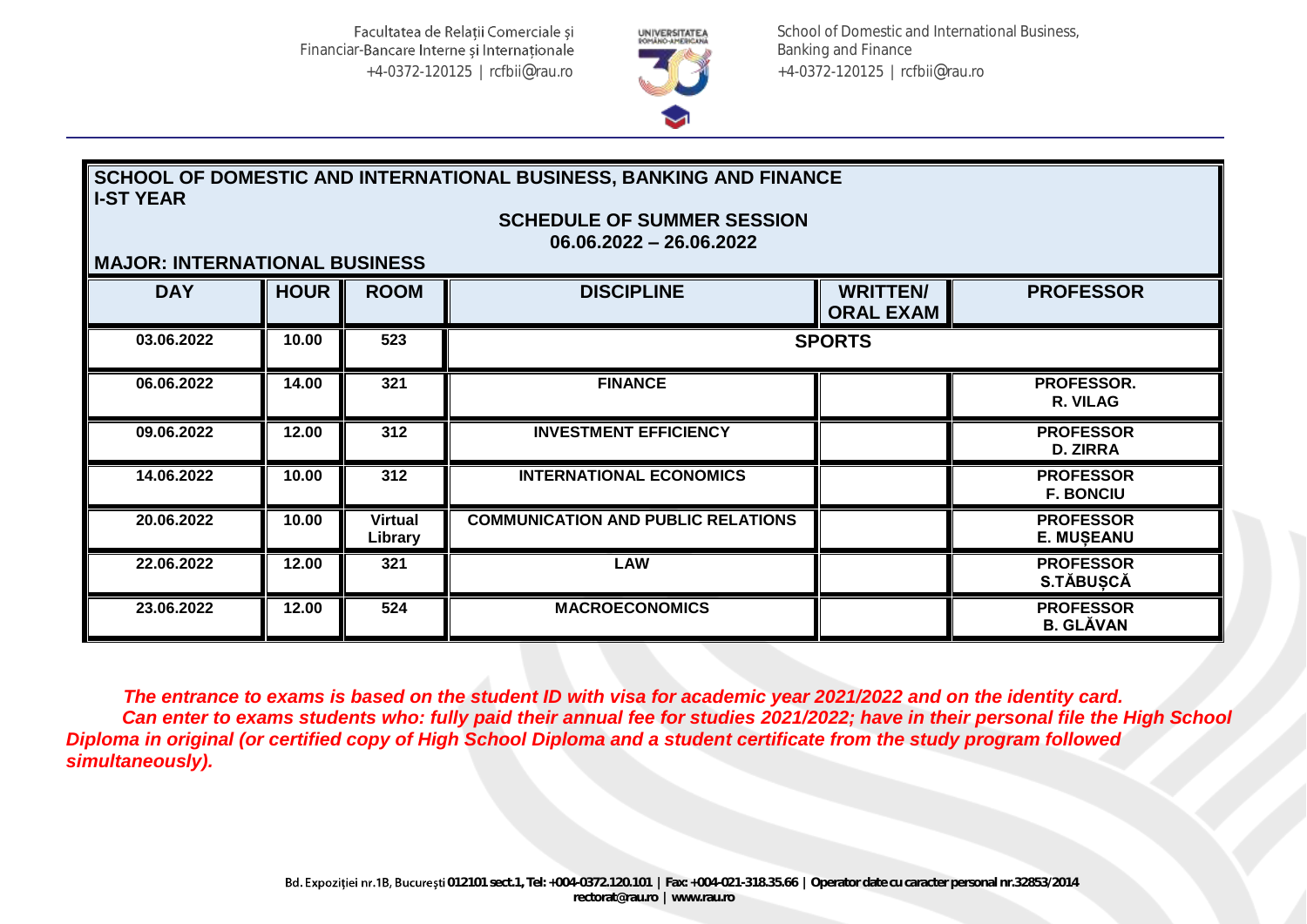

School of Domestic and International Business, Banking and Finance +4-0372-120125 | rcfbii@rau.ro

## **SCHOOL OF DOMESTIC AND INTERNATIONAL BUSINESS, BANKING AND FINANCE II-ND YEAR**

**SCHEDULE OF SUMMER SESSION**

**06.06.2022 – 26.06.2022**

| <b>MAJOR: INTERNATIONAL BUSINESS</b> |             |                           |                                                                               |                                     |                                       |  |
|--------------------------------------|-------------|---------------------------|-------------------------------------------------------------------------------|-------------------------------------|---------------------------------------|--|
| <b>DAY</b>                           | <b>HOUR</b> | <b>ROOM</b>               | <b>DISCIPLINE</b>                                                             | <b>WRITTEN/</b><br><b>ORAL EXAM</b> | <b>PROFESSOR</b>                      |  |
| 03.06.2022                           | 12.30       | 219                       | <b>INTERNSHIP</b>                                                             |                                     |                                       |  |
| 06.06.2022                           | 14.00       | 523                       | <b>MARKETING - POLICIES AND STRATEGIES</b>                                    |                                     | <b>PROFESSOR</b><br><b>C.NEGRICEA</b> |  |
| 06.06.2022                           | 14.00       | 321                       | <b>FINANCE</b><br><b>FAILED EXAM FROM Ist year</b>                            |                                     | PROFESSOR.<br>R. VILAG                |  |
| 08.06.2022                           | 12.00       | 426                       | <b>ENGLISH</b>                                                                |                                     |                                       |  |
|                                      |             |                           | <b>FAILED EXAM FROM Ist year</b>                                              |                                     |                                       |  |
| 09.06.2022                           | 12.00       | 314                       | <b>EU SECTORAL POLICIES</b>                                                   |                                     | <b>PROFESSOR</b><br><b>R. GRIGORE</b> |  |
| 09.06.2022                           | 12.00       | 312                       | <b>INVESTMENT EFFICIENCY</b><br><b>FAILED EXAM FROM Ist year</b>              |                                     | <b>PROFESSOR</b><br><b>D. ZIRRA</b>   |  |
| 10.06.2022                           | 11.30       | 523                       | <b>SPORTS</b><br><b>FAILED EXAM FROM Ist year</b>                             |                                     | <b>PROFESSOR</b><br><b>E. MUŞEANU</b> |  |
| 14.06.2022                           | 14.00       | 312                       | <b>COMMERCIAL LAW</b>                                                         |                                     | <b>PROFESSOR</b><br><b>D.GORUN</b>    |  |
| 14.06.2022                           | 10.00       | 312                       | <b>INTERNATIONAL ECONOMICS</b><br><b>FAILED EXAM FROM Ist year</b>            |                                     | <b>PROFESSOR</b><br><b>F. BONCIU</b>  |  |
| 20.06.2022                           | 12.00       | 321                       | <b>ECONOMETRICS</b>                                                           |                                     | <b>PROFESSOR</b><br>M. DIN            |  |
| 20.06.2022                           | 10.00       | <b>Virtual</b><br>Library | <b>COMMUNICATION AND PUBLIC RELATIONS</b><br><b>FAILED EXAM FROM Ist year</b> |                                     | <b>PROFESSOR</b><br><b>E. MUŞEANU</b> |  |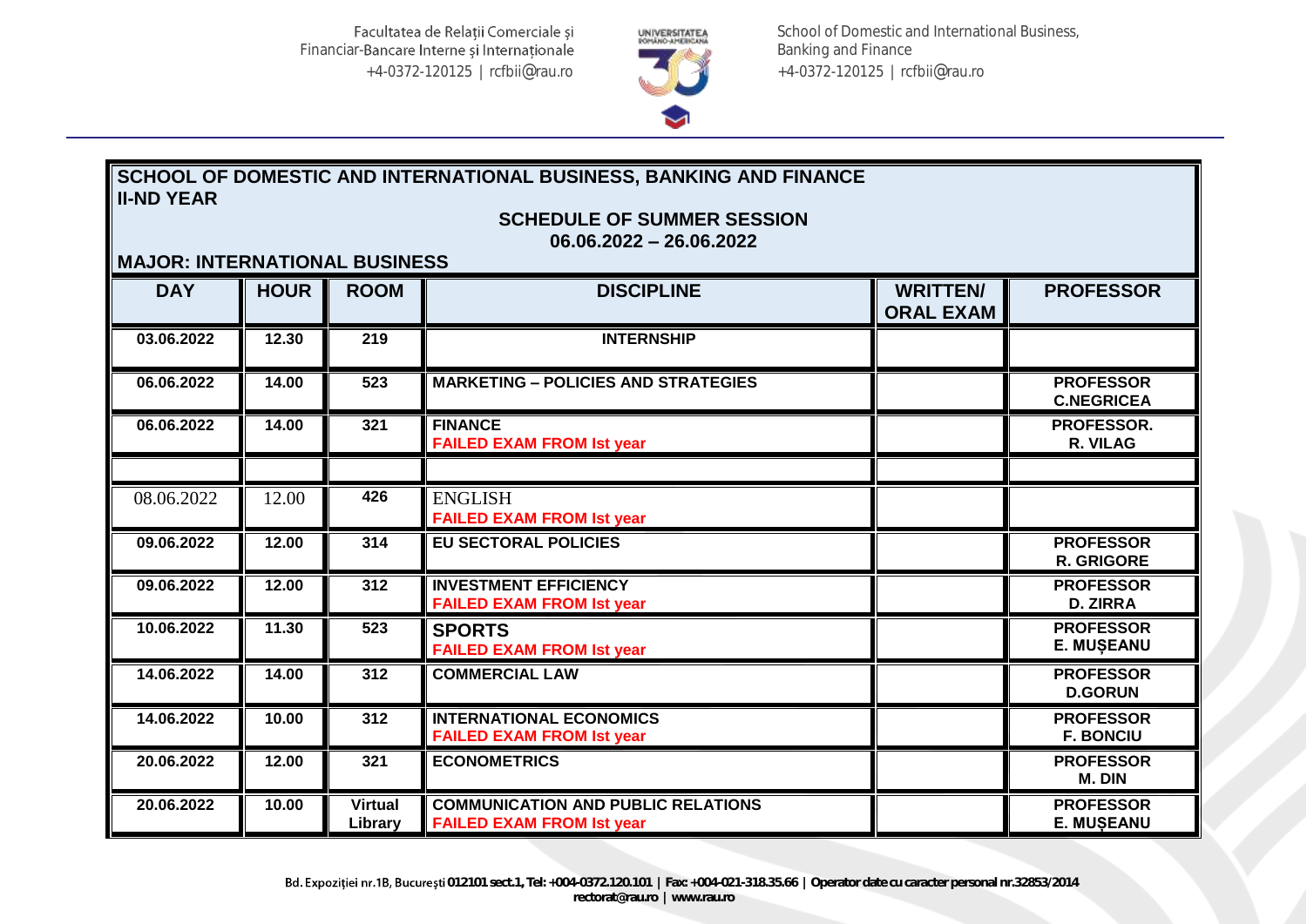Facultatea de Relații Comerciale și Financiar-Bancare Interne și Internaționale +4-0372-120125 | rcfbii@rau.ro



School of Domestic and International Business, Banking and Finance +4-0372-120125 | rcfbii@rau.ro

| 22.06.2022 | 12.00 | 321 | LAW<br><b>FAILED EXAM FROM Ist year</b>                   | <b>PROFESSOR</b><br>S.TĂBUSCĂ         |
|------------|-------|-----|-----------------------------------------------------------|---------------------------------------|
| 22.06.2022 | 10.00 | 312 | <b>I EU LAW</b>                                           | <b>PROFESSOR</b><br><b>S. TABUSCA</b> |
| 23.06.2022 | 12.00 | 524 | <b>MACROECONOMICS</b><br><b>FAILED EXAM FROM Ist year</b> | <b>PROFESSOR</b><br><b>B. GLÀVAN</b>  |

 *The entrance to exams is based on the student ID with visa for academic year 2021/2022 and on the identity card. Can enter to exams students who: fully paid their annual fee for studies 2021/2022; have in their personal file the High School Diploma in original (or certified copy of High School Diploma and a student certificate from the study program followed simultaneously).*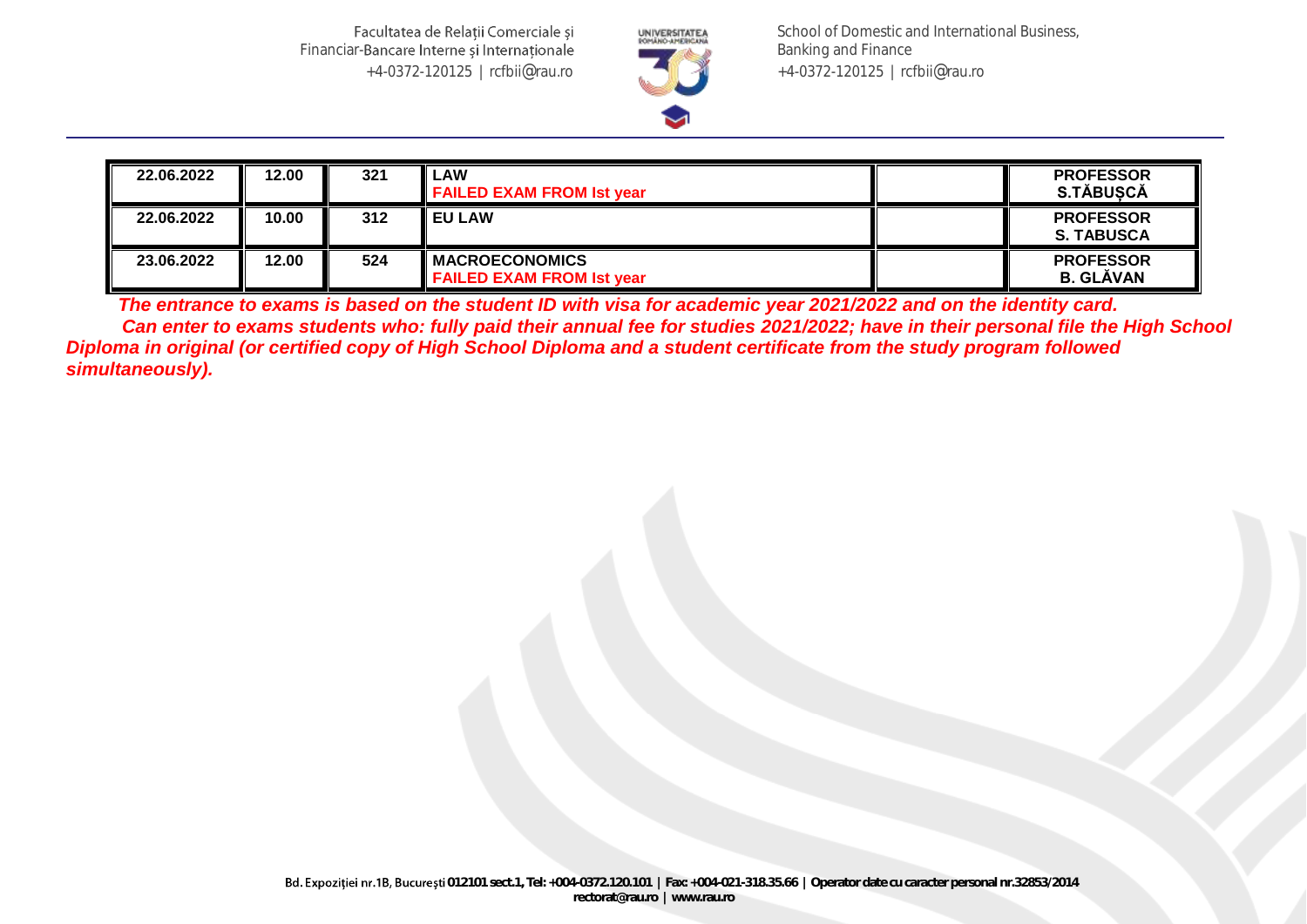

School of Domestic and International Business, Banking and Finance +4-0372-120125 | rcfbii@rau.ro

## **SCHOOL OF DOMESTIC AND INTERNATIONAL BUSINESS, BANKING AND FINANCE III-RD YEAR**

**SCHEDULE OF SUMMER SESSION**

**06.06.2022 – 26.06.2022**

### **MAJOR: INTERNATIONAL BUSINESS**

| <b>MAJOR: INTERNATIONAL BUSINESS</b> |             |             |                                                                                 |                                     |                                          |  |
|--------------------------------------|-------------|-------------|---------------------------------------------------------------------------------|-------------------------------------|------------------------------------------|--|
| <b>DAY</b>                           | <b>HOUR</b> | <b>ROOM</b> | <b>DISCIPLINE</b>                                                               | <b>WRITTEN/</b><br><b>ORAL EXAM</b> | <b>PROFESSOR</b>                         |  |
| 03.06.2022                           | 12.30       | 219         | <b>INTERNSHIP</b><br><b>FAILED EXAM FROM lind year</b>                          |                                     |                                          |  |
| 06.06.2022                           | 14.00       | 523         | <b>DIGITAL MARKETING</b>                                                        |                                     | <b>PROFESSOR</b><br><b>C.NEGRICEA</b>    |  |
| 06.06.2022                           | 14.00       | 523         | <b>MARKETING - POLICIES AND STRATEGIES</b><br><b>FAILED EXAM FROM IInd year</b> |                                     | <b>PROFESSOR</b><br><b>C.NEGRICEA</b>    |  |
| 06.06.2022                           | 14.00       | 321         | <b>FINANCE</b><br><b>FAILED EXAM FROM Ist year</b>                              |                                     | PROFESSOR.<br>R. VILAG                   |  |
| 07.06.2022                           | 14.00       | 312         | <b>INTERNATIONAL TRANSPORTS</b><br><b>RESIT</b>                                 |                                     | <b>PROFESSOR</b><br><b>G. SURDU-NITU</b> |  |
| 08.06.2022                           | 10.00       | 426         | <b>BUSINESS COMMUNICATION IN ENGLISH II</b>                                     |                                     | <b>PROFESSOR</b><br><b>E. MUŞEANU</b>    |  |
| 08.06.2022                           | 12.00       | 426         | <b>BUSINESS COMMUNICATION IN ENGLISH I</b><br><b>RESIT</b>                      |                                     | <b>PROFESSOR</b><br><b>E. MUŞEANU</b>    |  |
| 08.06.2022                           | 12.00       | 426         | <b>ENGLISH</b><br>FAILED EXAM FROM Ist year and from the lind year              |                                     | <b>PROFESSOR</b><br>E. MUȘEANU           |  |
| 08.06.2022                           | 12.00       | 426         | <b>SPANISH II</b><br>FAILED EXAM FROM Ist year and from the lind year           |                                     | <b>PROFESSOR</b><br><b>E. MUȘEANU</b>    |  |
| 09.06.2022                           | 12.00       | 220         | <b>INTERNAT, FINANCING AND PAYMENTS TEHNIQUES II</b>                            |                                     | <b>PROFESSOR</b><br><b>L. BOTEA</b>      |  |
| 09.06.2022                           | 12.00       | 314         | <b>EU SECTORAL POLICIES</b><br><b>FAILED EXAM FROM lind year</b>                |                                     | <b>PROFESSOR</b><br><b>R. GRIGORE</b>    |  |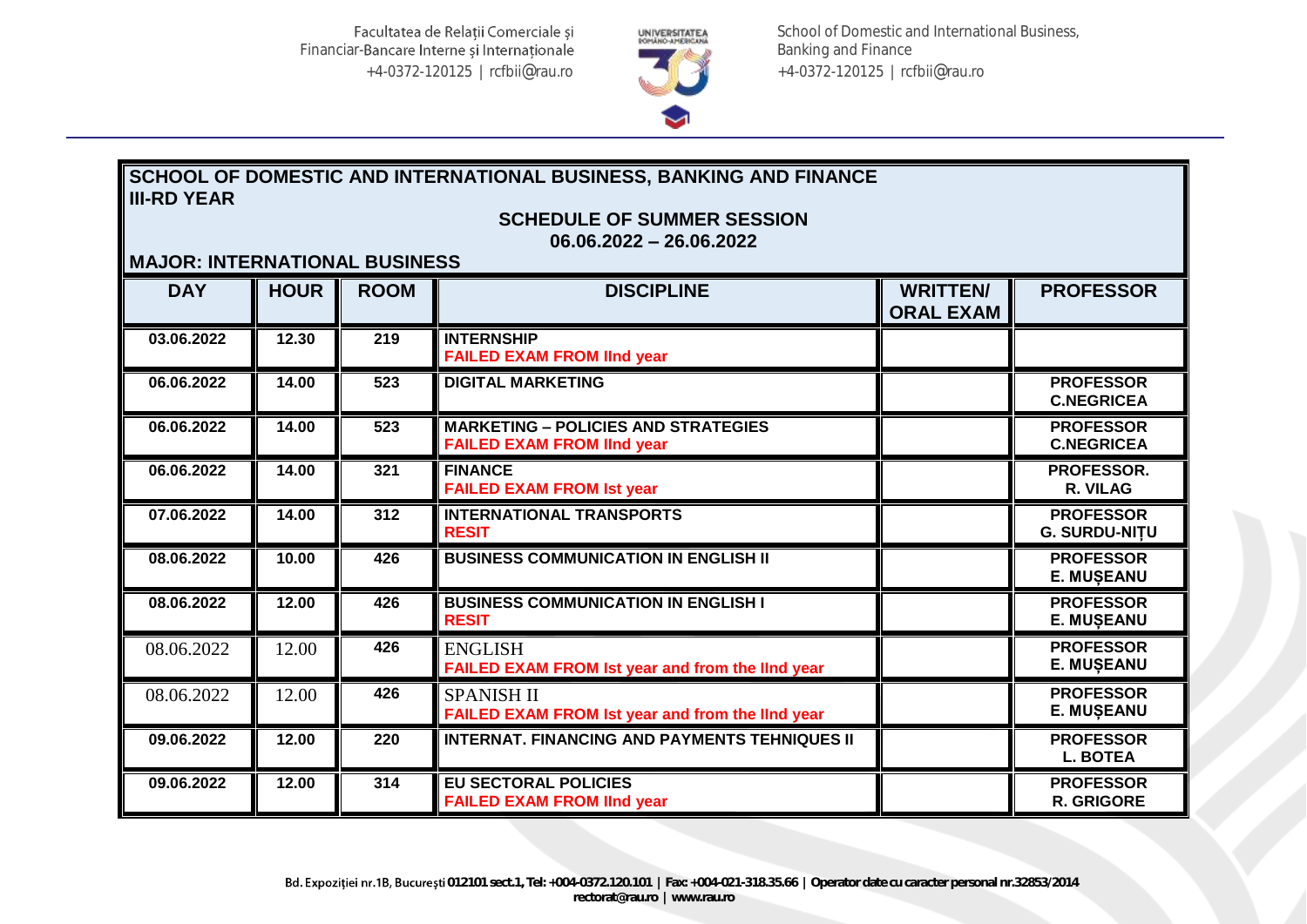Facultatea de Relații Comerciale și Financiar-Bancare Interne și Internaționale +4-0372-120125 | rcfbii@rau.ro



School of Domestic and International Business, Banking and Finance +4-0372-120125 | rcfbii@rau.ro

| 09.06.2022 | 12.00 | 312                       | <b>INVESTMENT EFFICIENCY</b><br><b>FAILED EXAM FROM Ist year</b>              | <b>PROFESSOR</b><br><b>D. ZIRRA</b>      |
|------------|-------|---------------------------|-------------------------------------------------------------------------------|------------------------------------------|
| 10.06.2022 | 10.00 | 314                       | <b>CAPITAL MARKETS</b><br><b>RESIT</b>                                        | <b>PROFESSOR</b><br><b>G. IONESCU</b>    |
| 10.06.2022 | 11.30 | 523                       | <b>SPORTS</b><br><b>FAILED EXAM FROM Ist year</b>                             | <b>PROFESSOR</b><br><b>E. MUŞEANU</b>    |
| 14.06.2022 | 14.00 | 312                       | <b>COMMERCIAL LAW</b><br><b>FAILED EXAM FROM lind year</b>                    | <b>PROFESSOR</b><br><b>D.GORUN</b>       |
| 14.06.2022 | 10.00 | 312                       | <b>INTERNATIONAL ECONOMICS</b><br><b>FAILED EXAM FROM Ist year</b>            | <b>PROFESSOR</b><br><b>F. BONCIU</b>     |
| 16.06.2022 | 14.00 | 312                       | <b>INTERNATIONAL BUSINESS MANAGEMENT I</b><br><b>RESIT</b>                    | <b>PROFESSOR</b><br><b>V. POTECEA</b>    |
| 20.06.2022 | 14.00 | 316                       | <b>INTERNATIONAL BUSINESS MANAGEMENT II</b>                                   | <b>PROFESSOR</b><br><b>G. SURDU-NITU</b> |
| 20.06.2022 | 12.00 | 321                       | <b>ECONOMETRICS</b><br><b>FAILED EXAM FROM lind year</b>                      | <b>PROFESSOR</b><br>M. DIN               |
| 20.06.2022 | 10.00 | <b>Virtual</b><br>Library | <b>COMMUNICATION AND PUBLIC RELATIONS</b><br><b>FAILED EXAM FROM Ist year</b> | <b>PROFESSOR</b><br><b>E. MUSEANU</b>    |
| 22.06.2022 | 12.00 | 321                       | <b>LAW</b><br><b>FAILED EXAM FROM Ist year</b>                                | <b>PROFESSOR</b><br><b>S.TÄBUSCĂ</b>     |
| 22.06.2022 | 15.00 | 515                       | <b>INTERNAT. FINANCING AND PAYMENTS TEHNIQUES I</b><br><b>RESIT</b>           | <b>PROFESSOR</b><br><b>L. BOTEA</b>      |
| 22.06.2022 | 14.00 | 515                       | RISK MANAGEMENT IN INTERNATIONAL BUSINESS                                     | <b>PROFESSOR</b><br><b>L. BOTEA</b>      |
| 23.06.2022 | 12.00 | 312                       | <b>TRADE POLICIES</b>                                                         | <b>PROFESSOR</b><br><b>I. IVĂNESCU</b>   |
| 23.06.2022 | 10.00 | 312                       | <b>INTERNATIONAL TRADE</b><br><b>RESIT</b>                                    | <b>PROFESSOR</b><br><b>I. IVĂNESCU</b>   |
| 23.06.2022 | 12.00 | 524                       | <b>MACROECONOMICS</b><br><b>FAILED EXAM FROM Ist year</b>                     | <b>PROFESSOR</b><br><b>B. GLĂVAN</b>     |